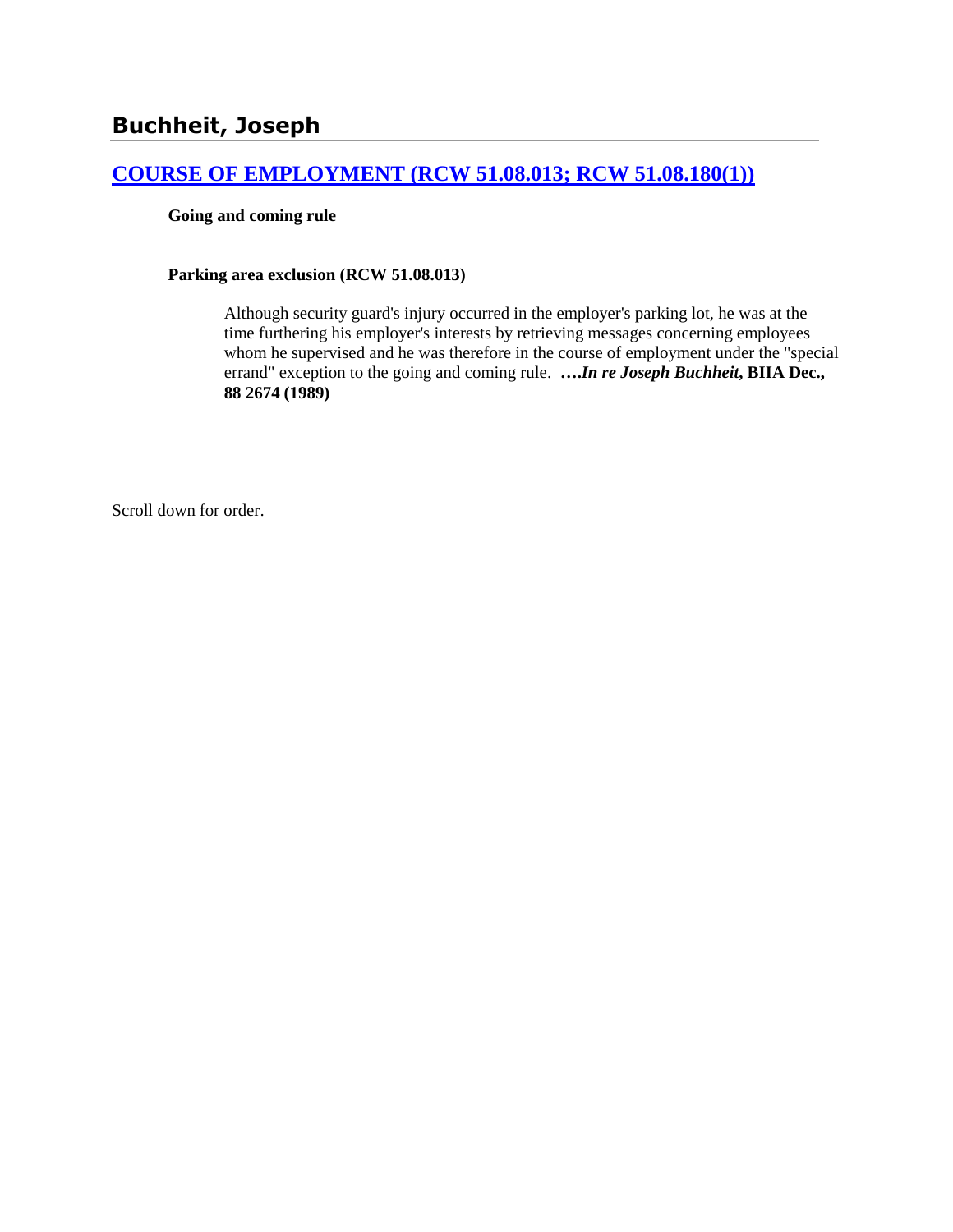## **BEFORE THE BOARD OF INDUSTRIAL INSURANCE APPEALS STATE OF WASHINGTON**

**IN RE: JOSEPH J. BUCHHEIT ) DOCKET NO. 88 2674**

**CLAIM NO. K-326582 ) DECISION AND ORDER**

APPEARANCES:

Claimant, Joseph J. Buchheit, by Springer, Norman & Workman, per John R. Dick

Employer, Columbia Security, by Douglas A. Harvey, President and Denise Vargo-Harvey, General Manager

**)**

Department of Labor and Industries, by The Attorney General, per Nancy J. Hovis and Deborah J. Lazaldi, Assistants and by Shawn Ruth, Paralegal

This is an appeal filed by the claimant, Joseph J. Buchheit, on June 30, 1988 from an order of the Department of Labor and Industries dated May 3, 1988 which set aside and held for naught an order dated August 24, 1987 and rejected the claim for the reasons that: there was no proof of a specific injury at a definite time and place in the course of employment; claimant's condition was not the result of an industrial injury as defined by the industrial insurance laws; claimant was not under the industrial insurance laws at the time of injury; at the time of injury the claimant was not in the course of employment; and the injury occurred in a parking area and was not covered under the industrial insurance laws in accordance with RCW 51.08.013. The order also made demand for repayment of time-loss compensation paid for the period December 3, 1986 through July 6, 1987 in the amount of \$3,367.62. **REVERSED AND REMANDED**.

# **DECISION**

Pursuant to RCW 51.52.104 and RCW 51.52.106, this matter is before the Board for review and decision on timely Petitions for Review filed by the employer and the Department of Labor and Industries in response to a Proposed Decision and Order issued on March 1, 1989 by which the order of the Department dated May 3, 1988 was reversed and the matter remanded to the Department to allow the claim for an industrial injury of December 2, 1986 and to take such other action as may be indicated or provided by law.

The Board has reviewed the evidentiary rulings in the record of proceedings and finds that no prejudicial error was committed and said rulings are hereby affirmed.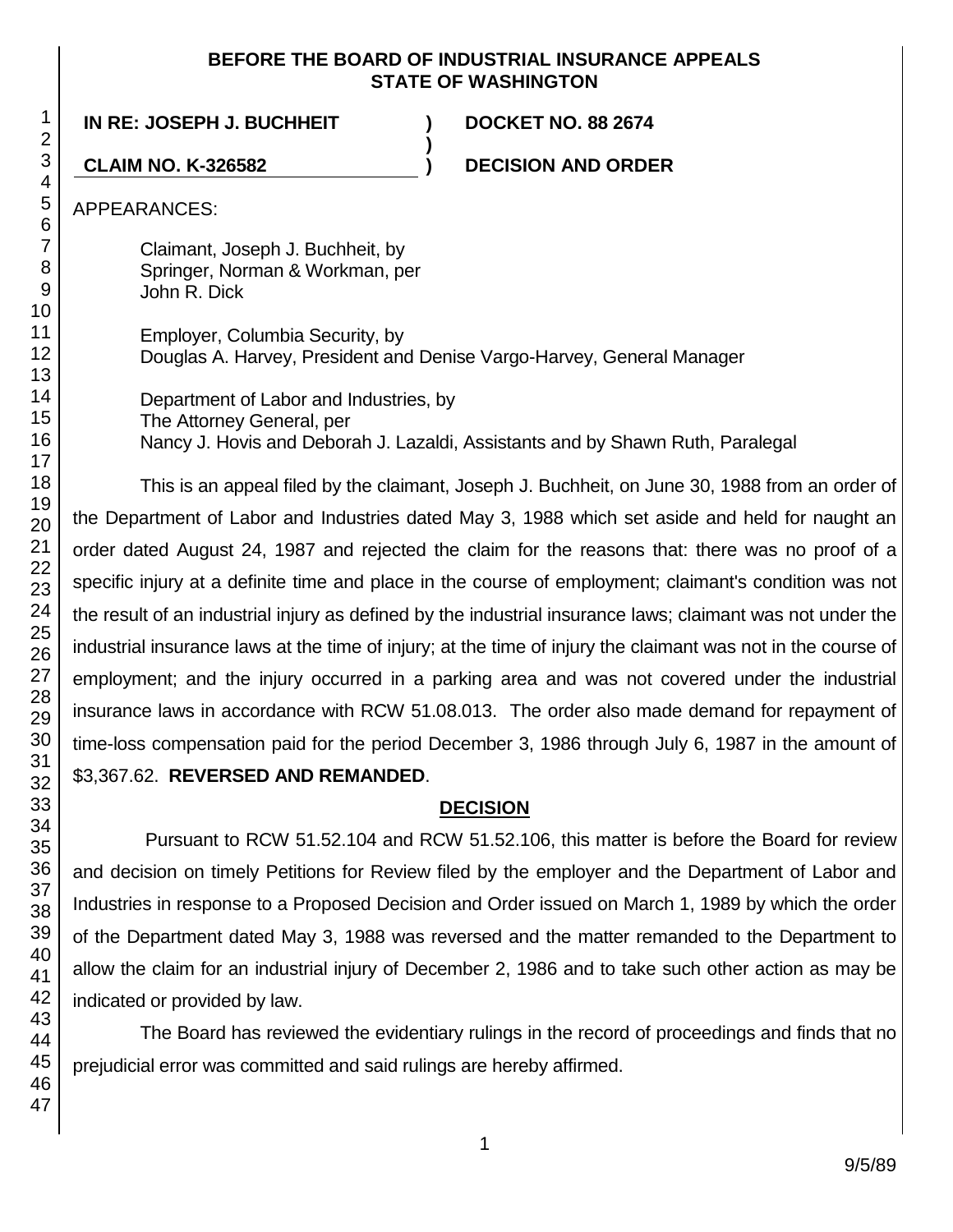The claimant, Joseph J. Buchheit, was employed as a sergeant with Columbia Security in Longview, Washington. He was scheduled to work as a security guard at 3 p.m. on December 2, 1986. His jobsite on that day was a jewelry store. The usual procedure for a security guard would be to report directly to the jobsite and report in to the main office by radio. Mr. Buchheit, however, worked from time to time as a patrol supervisor. In that capacity he was responsible for taking action with respect to employees pursuant to notices or messages posted on the bulletin board at Columbia Security's main office.

Mr. Buchheit had previously told his employer that he might be late for work on December 2, 1986 because his wife had been hospitalized. About 2:45 on that date, however, he reported to the main office to advise his employer that he wouldn't be late, to chat about his wife's condition, and to pick up messages concerning persons whom he supervised. Upon leaving the employer's office to go to the jewelry store, Mr. Buchheit fell and injured his shoulder. He claims that the injury occurred on the sidewalk adjacent to the employer's office. Other evidence suggests that the injury occurred in a parking area which was reserved for employer vehicles.

According to the employer, Mr. Buchheit was not required to pick up his messages until he reported for patrol duty. Since Mr. Buchheit was assigned to work as a security guard on the date in question, the employer and the Department contend that it was not necessary for Mr. Buchheit to pick up his messages on December 2nd. Mr. Buchheit, on the other hand, testified that he was required to pick up his messages every day and to act on those messages as soon as possible. It is noted that Mr. Buchheit was scheduled to work two shifts on December 2nd, the first as a security guard at the jewelry store. The record does not disclose whether the second shift would have required Mr. Buchheit to work on security or on patrol.

The parties have conceded that Mr. Buchheit sustained an injury to his right shoulder area as a result of his fall, which required medical attention. The sole issues presented by this appeal are therefore:

- 1. Whether at the time of the December 2, 1986 injury the claimant was in the course of employment with his employer; and
- 2. Whether the parking area exclusion of RCW 51.08.013 precludes coverage of the injury.

Our Industrial Appeals Judge concluded that the parking area exclusion of RCW 51.08.013 does not apply to injuries occurring in a parking area reserved exclusively for employer and customer vehicles. He also concluded, however, that the claimant's injury occurred on the sidewalk adjacent to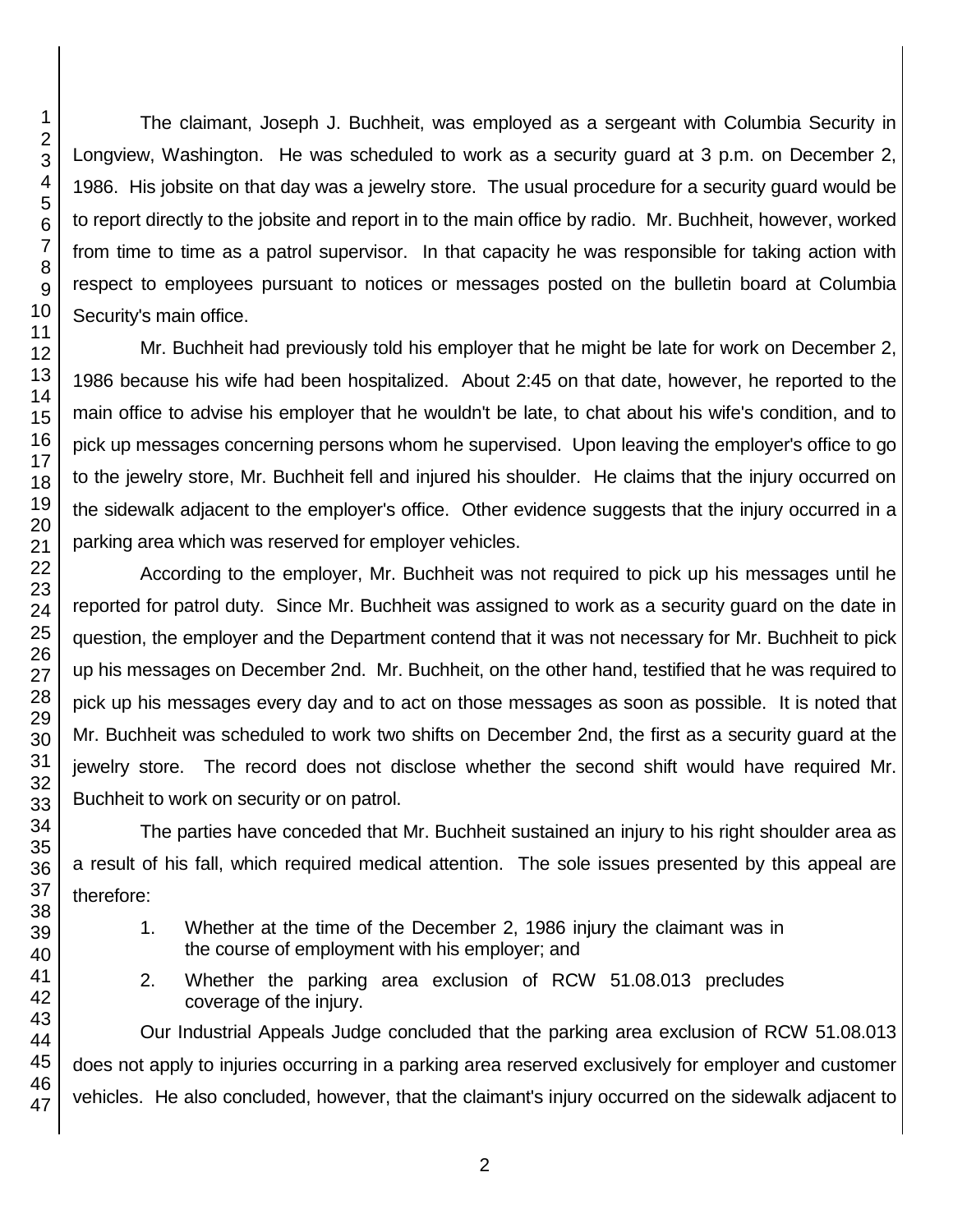the employer's offices and not in the parking area. Finally, as an alternative ground for allowing the claim, he concluded that the claimant was injured in the course of his employment with his employer because at the time of the injury he was engaged in a "special errand" for his employer and therefore in the course of employment. We disagree with our Industrial Appeals Judge's conclusion that the claimant's injury did not occur in a "parking area" as contemplated by RCW 51.08.013. However, because we find that the claimant was nevertheless in the course of employment at the time of his injury, we agree that the order of the Department rejecting the claim should be reversed and the claim allowed.

It is the general rule in this state that a worker is not "acting in the course of employment" while going to or from the jobsite. Flavorland Indus., Inc. v. Schumacher, 32 Wn.App. 428 (1982). A statutory exception to this general rule is contained in RCW 51.08.013. That statute includes within the definition of "acting in the course of employment" the "time spent going to and from work on the jobsite, as defined in RCW 51.32.015 and 51.36.040, insofar as such time is immediate to the actual time that the worker is engaged in the work process in areas controlled by his or her employer, ..." Yet there is an exception to this statutory inclusion, which is also contained in RCW 51.08.013. "Parking areas" are excluded from the areas constituting the jobsite.

It must be noted that the statutory exception to the going and coming rule as contained in RCW 51.08.013 is but one exception to the going and coming rule. Another exception, as enunciated in our decision of In re Brian Kozeni, Dec'd., BIIA Dec., 63,062 (1983), is the "special errand" rule. That rule, as set forth in 1 A. Larson, The Law of Workmen's Compensation, § 16.10 provides that:

> When an employee, having identifiable time and space limits on his employment, makes an off- premises journey which would normally not be covered under the usual going and coming rule, the journey may be brought within the course of employment by the fact that the trouble and time of making the journey, or the special inconvenience, hazard or urgency of making it in the particular circumstances, is itself sufficiently substantial to be viewed as an integral part of the service itself.

Thus, even though Mr. Buchheit's injury may have occurred within a parking area excluded from the statutory exception to the going and coming rule as contained in RCW 51.08.013, it may still be an injury compensable under our Industrial Insurance Act by virtue of the fact that it falls within the "special errand" exception to the going and coming rule which places the worker in the course of employment.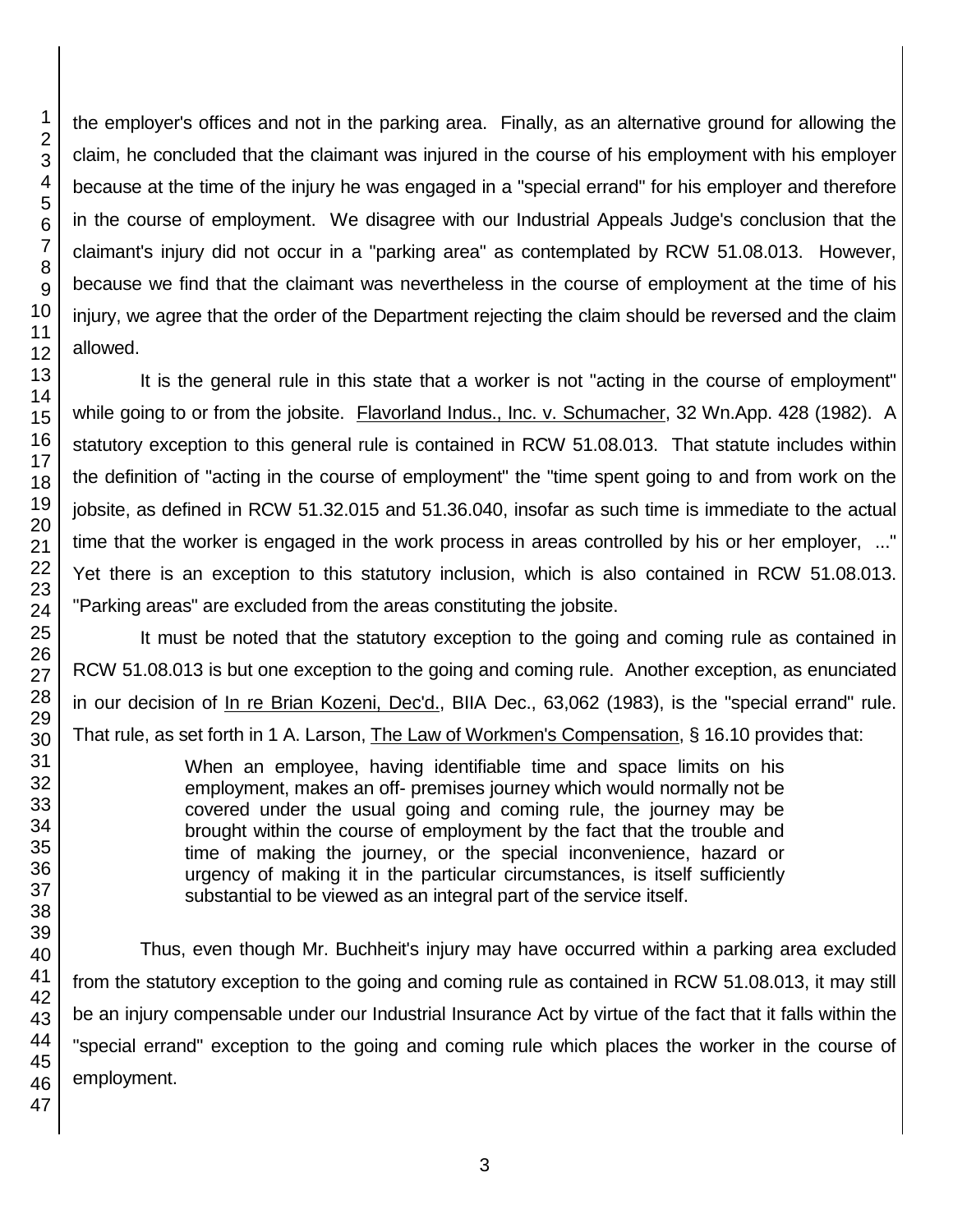We agree with the contention of the Department and the employer that Mr. Buchheit's injury occurred in a "parking area." Although Mr. Buchheit testified that the injury occurred on the sidewalk adjacent to the parking lot, contemporaneous statements made to his employer and to hospital staff suggest that he actually fell in the parking lot. If Mr. Buchheit actually fell on the sidewalk, why, then, did he tell people at the time of his injury that he fell in the parking lot? Further, we note that he sustained a right knee abrasion when he fell. He explains that this occurred when he rolled over to get up. We find it more likely that Mr. Buchheit hurt his knee when he fell forward off the sidewalk and into the parking lot.

Our Industrial Appeals Judge also predicated his decision in part on the fact that the parking area was limited to employer-owned vehicles or vendor vehicles. He believed that the parking area exclusion of RCW 51.08.013 was therefore inapplicable because it was not an "employee" parking area. There is nothing in RCW 51.08.013 which expressly limits the parking area exception to "employee" parking areas. A further investigation of legislative intent might reveal that our Industrial Appeals Judge is correct in his conclusion that the parking area exception is so limited. However, because of our disposition of this appeal it is not necessary to resolve that issue in this case.

Admittedly, there is marked disagreement between Mr. Buchheit and his employer as to the need for him to report to the office to retrieve his messages. But whether he was required to do so or not, it is clear from the evidence that Mr. Buchheit regularly did report to the office to pick up his messages. While he may not have been compensated for his extra efforts in retrieving messages concerning employees he was obligated to supervise, it is sufficient that he was permitted to do so and in fact appeared to do so diligently and on a regular basis. It is apparent that by reporting to his employer's office Mr. Buchheit was furthering his employer's interests by keeping current on any matters affecting the persons he supervised. The fact that he may have performed such services without compensation is a tribute to his dedication as a supervisor.

Thus, this special errand itself meets the general definition of "acting in the course of employment" in RCW 51.08.013, since it constituted "the worker acting .... in the furtherance of his or her employer's business ...". It should also be noted that RCW 51.08.013 provides further that " ... it is not necessary that at the time an injury is sustained by a worker he or she be doing the work on which his or her compensation is based or that the event be within the time limits on which industrial insurance or medical aid premiums are paid."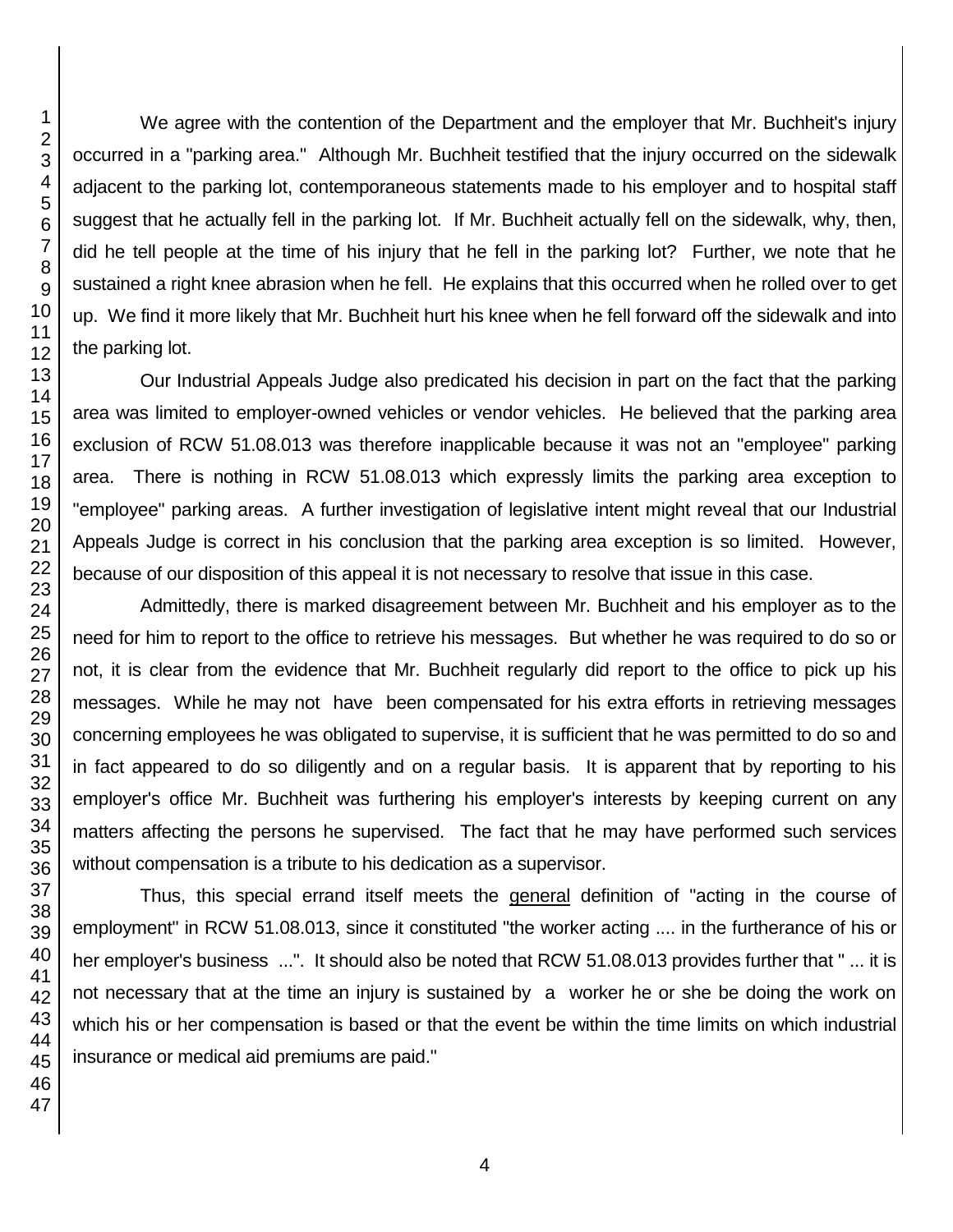After a careful review of the record of proceedings, including the briefs submitted by the parties, the Proposed Decision and Order, and the Petitions for Review filed in response thereto, we conclude that the order of the Department dated May 3, 1988 which rejected the claim is incorrect and should be reversed and this claim remanded to the Department with direction to allow the claim and to provide the claimant with such benefits as may be indicated by the law and the facts.

# **FINDINGS OF FACT**

1. On December 15, 1986 the Department of Labor and Industries received a report of accident filed on behalf of the claimant, Joseph J. Buchheit, alleging an industrial injury to have occurred on December 2, 1986 while in the course of his employment with his employer, Columbia Security. On December 24, 1986 the Department entered an order rejecting the claim on the ground that the injury occurred in a parking area and was not covered under the industrial insurance laws in accordance with RCW 51.08.013. On February 20, 1987 the claimant filed a protest and request for reconsideration of the Department order dated December 24, 1986. On April 15, 1987 the Department issued an order which set aside the order of December 24, 1986 and held it for naught.

On August 24, 1987 the Department issued an order allowing the claim for the injury of December 2, 1986 for medical treatment and other benefits as may be authorized or required by law. On September 4, 1987 the employer, Columbia Security, filed a protest and request for reconsideration of the Department order dated August 24, 1987. On September 18, 1987 the Department issued an order providing for the payment of time-loss compensation for the period December 3, 1986 through June 30, 1987. On September 22, 1987, the Department issued an order terminating time-loss compensation with payment for the period July 1, 1987 through July 6, 1987. On October 1, 1987, the employer filed a protest and request for reconsideration of the Department order dated September 22, 1987.

On October 23, 1987 the claimant filed a protest and request for reconsideration of the calculation of monthly wages using actual time worked as opposed to the estimate and averaging process represented on the accident report. On December 31, 1987 the Department issued an order providing for partial payment of time-loss compensation for the period December 3, 1986 through June 30, 1987, less a deduction for time-loss compensation previously paid for the same period. On January 5, 1988, the Department issued an order providing for partial payment of time-loss compensation from July 1, 1987 through July 6, 1987, less a deduction for prior time-loss compensation paid for the same period.

On January 27, 1988 the Department issued an order holding the order dated August 24, 1987 in abeyance. On May 3, 1988 the Department issued an order setting aside the order dated August 24, 1987 and holding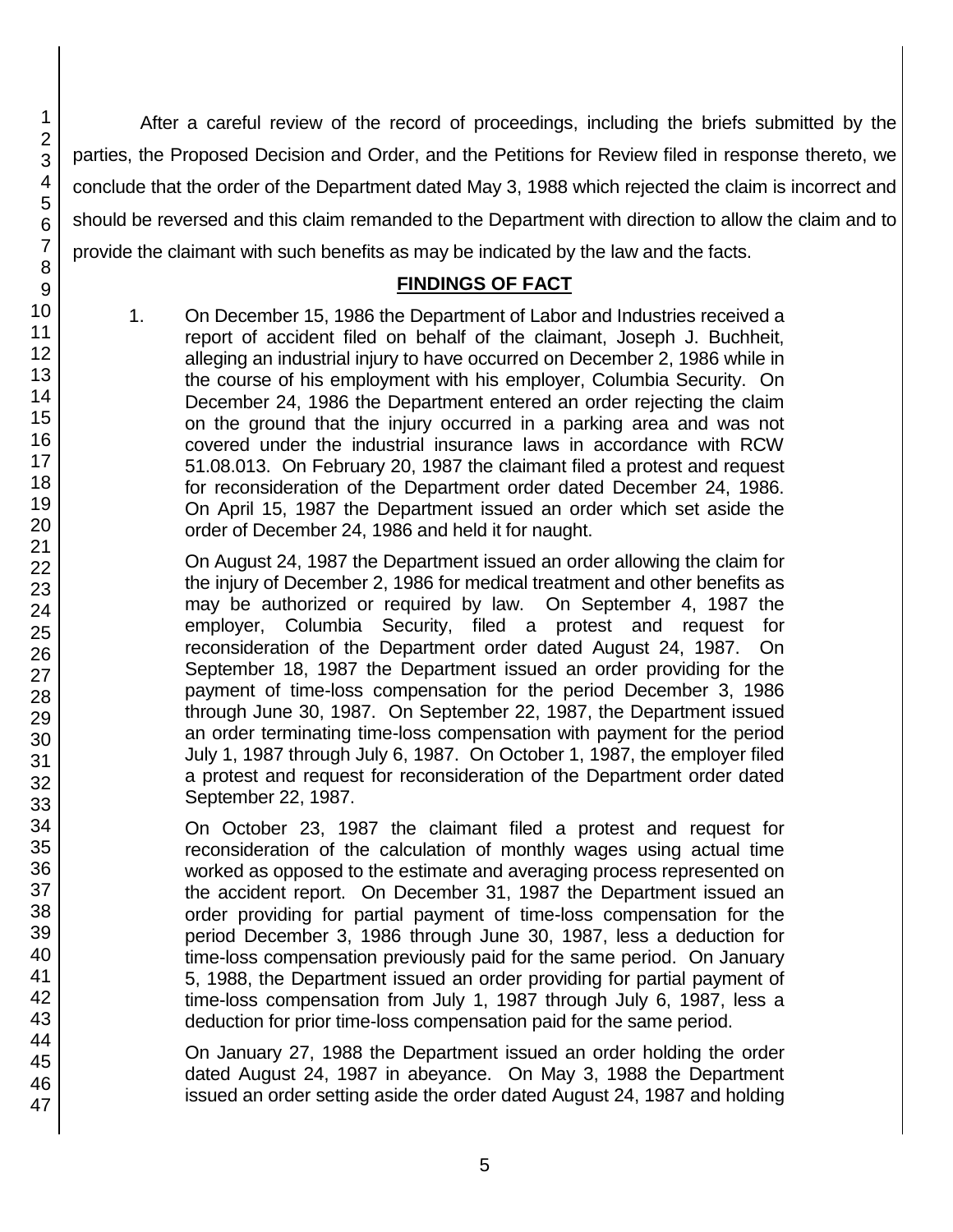it for naught, providing that orders dated September 18, 1987, September 22, 1987, December 31, 1987 and January 5, 1988 be modified from final to interlocutory orders, and rejecting the claim on the grounds that there was no proof of a specific injury at a definite time and place in the course of employment; that claimant's condition was not the result of an industrial injury; that at the time of injury claimant was not in the course of employment; and that the injury occurred in a parking area and was not covered by the industrial insurance laws in accordance with RCW 51.08.013. The order further made demand for repayment of time-loss compensation paid for the period December 3, 1986 through July 6, 1987 in the amount of \$3,367.62. On June 30, 1988 the claimant filed a notice of appeal with the Board of Industrial Insurance Appeals from the Department order dated May 3, 1988. On July 28, 1988 the Board entered an order granting the appeal, which had been assigned Docket No. 88 2674, and directing that proceedings be held on the issues raised by the notice of appeal.

- 2. At approximately 2:55 p.m., on December 2, 1986, claimant, Joseph J. Buchheit, suffered an injury when he fell and injured his right shoulder when leaving the office of his employer, Columbia Security.
- 3. As a proximate result of the injury of December 2, 1986, claimant required medical treatment for his right shoulder condition.
- 4. Claimant's fall, on December 2, 1986, occurred in a parking area adjacent to the office of the employer which was reserved for vehicles owned by the employer and the employer's vendors and from which employee vehicles were excluded.
- 5. At the time of his injury of December 2, 1986 the claimant was performing a "special errand" for his employer by checking for and retrieving messages concerning employees over whom he had supervisory responsibility, and in so doing he was furthering his employer's interests and acting in the course of his employment with his employer, Columbia Security.

## **CONCLUSIONS OF LAW**

- 1. The Board of Industrial Insurance Appeals has jurisdiction over the parties and the subject matter of this appeal.
- 2. On December 2, 1986 the claimant sustained an industrial injury as defined by RCW 51.08.100 while he was acting in the course of his employment as defined in RCW 51.08.013.
- 3. The parking area exception of RCW 51.08.013 does not exclude from coverage under the Industrial Insurance Act the injury sustained by the claimant on December 2, 1986 in the employer's parking area, since at the time of such injury the claimant was acting in the furtherance of his employer's business and was not merely going to and from work.